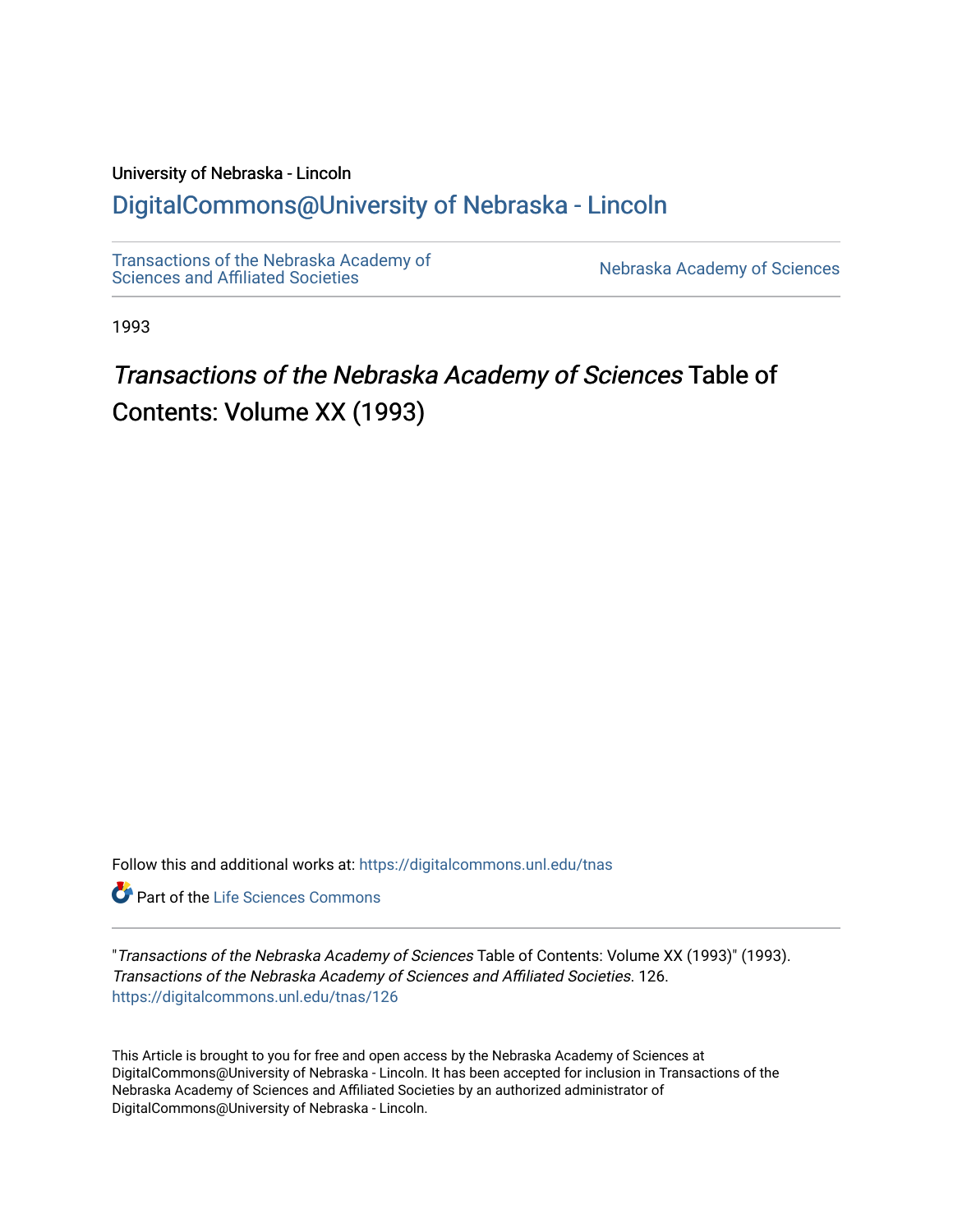#### **STATE BOARD OF EDUCATION**

#### **AND**

#### **STATE BOARD OF VOCATIONAL EDUCATION**

 $R_{\text{N}}$ ussell Worthman, president<br>C. J. D. Th Walter M. Thompson, vice-president Caren Hamilton<br>Thelma Lang neima Lang ax D. Larsen<br>'' Mild Allie Milder<br>Bobie Nolte William C. Ramsey

Gering Oakland akland<br>131 - 1 rang islan<br>Literatu Litchfield Lincoln Murray Omaha

 $\cdots$  $\text{Burct } \mathbf{0}$ District 5 District 7 District 1 District 2 District 4 District 8

#### **DEPARTMENT OF EDUCATION**

 $\overline{B}$   $\overline{B}$   $\overline{C}$   $\overline{C}$   $\overline{C}$   $\overline{C}$   $\overline{C}$   $\overline{C}$   $\overline{C}$   $\overline{C}$   $\overline{C}$   $\overline{C}$   $\overline{C}$   $\overline{C}$   $\overline{C}$   $\overline{C}$   $\overline{C}$   $\overline{C}$   $\overline{C}$   $\overline{C}$   $\overline{C}$   $\overline{C}$   $\overline{C}$   $\overline{C}$   $\overline{$ 300 E. Lutjenarms, Commisioner of Equation

#### Establishment of the *Transactions of the Nebraska Academy of Sciences*

 $I_{1060}$ , during its eightieth session, the State Legislature of Nebraska passed Legislative Bill 776, which is appropriated funds to aighteen session, the State Legislature of Nebraska passed Legislative Bill 776, which appropriated funds to aid the Nebraska Academy of Sciences in the publication of scientific works submitted by Nebraska scientists. Volumes I and II of the Transactions were published under this arrangement, but Volume III was privately financed. Volume IV and succeeding volumes are being published under the auspices of the Nebraska Department of Education with funds authorized by the State Legislature, supported by the last five governors, J. James Exon, Charles Thone, Robert Kerrey, Kay A. Orr, and and E. Benjamin Nelson. Volume XI was supported by the Nebraska Department of Education, but the publishing of Volume XI—Special Issue, Symposium (Man and the Changing Environments in the Great Plains), August 1983, was made possible by a grant from the Peter Kiewit Charitable Trust, Omaha, Nebraska. The Symposium on 16–18 April 1980 was sponsored by the Center for Great Plains Studies, College of Arts and Sciences, University of Nebraska-Lincoln and the Institute for Tertiary and Quaternary Studies (TER-QUA), a Division of the Nebraska Academy of Sciences.

> Funded by T UNUED BY<br>THE NEBRASKA DEPARTMENT OF EDUCATION DEFARIMENI OF

> > Printed by  $P$ rinted by Frinting and Duplicating Services University of Nebraska Medical Center<br>Omaha, Nebraska

## **1993**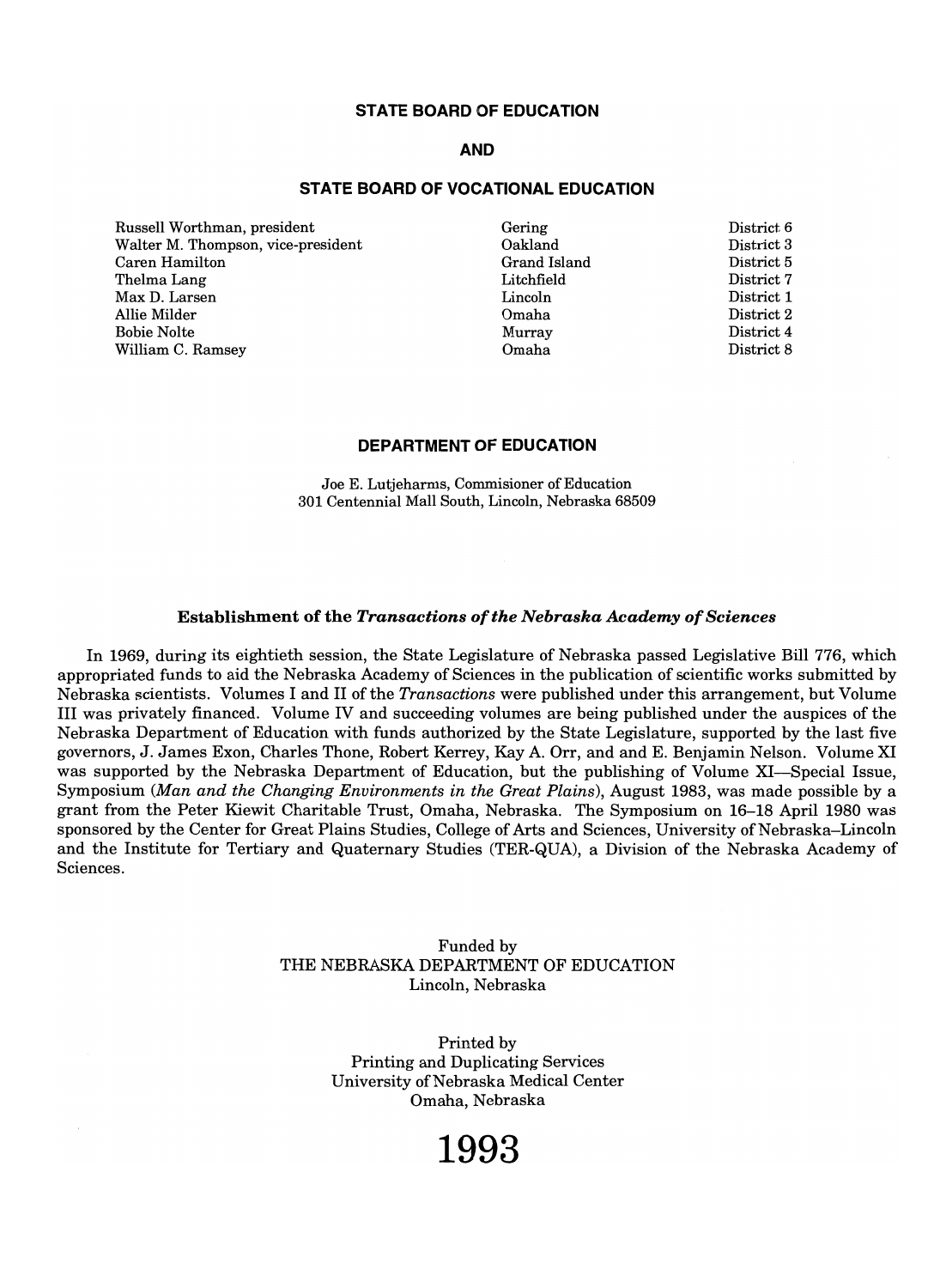# **TRANSACTIONS OFTHE NEBRASKA ACADEMY OF SCIENCES**

## **Volume xx 1993 WITH INDEX TO VOLUMES I-XX, 1972-1993**

**DIVISIONS** 

 $N = N + N$  as  $\epsilon = N + N$ INSTITUTE FOR THE TERRIFIC SCIENCE, NATIVELY AND ALL AREA CLIENTS.

#### **AFFILIATED SOCIETIES**

American Association of Physics Teachers, Nebraska Section, AAPT  $\mu$  and  $\sigma$  and  $\mu$  and  $\sigma$  and  $\sigma$  and  $\sigma$  $N_{\rm eff}$  Chapter Chapter Council for Geographic Educational Council for Geographic Education National Council for Geograp  $N$ ebraska Geological Society aska Graduate women in Science Nebraska Ornithologists' Union<br>Nebraska Psychological Association Nebraska-Southeast South Dakota Section, Mathematical Association of America

 $\sum_{i=1}^{n}$   $\sum_{i=1}^{n}$   $\sum_{i=1}^{n}$   $\sum_{i=1}^{n}$   $\sum_{i=1}^{n}$   $\sum_{i=1}^{n}$   $\sum_{i=1}^{n}$   $\sum_{i=1}^{n}$   $\sum_{i=1}^{n}$   $\sum_{i=1}^{n}$   $\sum_{i=1}^{n}$   $\sum_{i=1}^{n}$   $\sum_{i=1}^{n}$   $\sum_{i=1}^{n}$   $\sum_{i=1}^{n}$   $\sum_{i=1}^{n}$   $\sum_{i=1}^{n}$  The Nebraska Academy of Sciences was founded 30 January 1880 and is affiliated with the American Association for the Advancement of Science and the National Association of Academies of Science

 $\begin{bmatrix} \mathbf{A} & \mathbf{B} & \mathbf{B} & \mathbf{B} & \mathbf{B} & \mathbf{C} & \mathbf{A} & \mathbf{A} & \mathbf{A} & \mathbf{A} & \mathbf{A} & \mathbf{A} & \mathbf{A} & \mathbf{A} & \mathbf{A} & \mathbf{A} & \mathbf{A} & \mathbf{A} & \mathbf{A} & \mathbf{A} & \mathbf{A} & \mathbf{A} & \mathbf{A} & \mathbf{A} & \mathbf{A} & \mathbf{A} & \mathbf{A} & \mathbf{A} & \mathbf{A} & \mathbf{A} & \mathbf{$ ALL PLASUNS interested in science, including the changing environments of the

i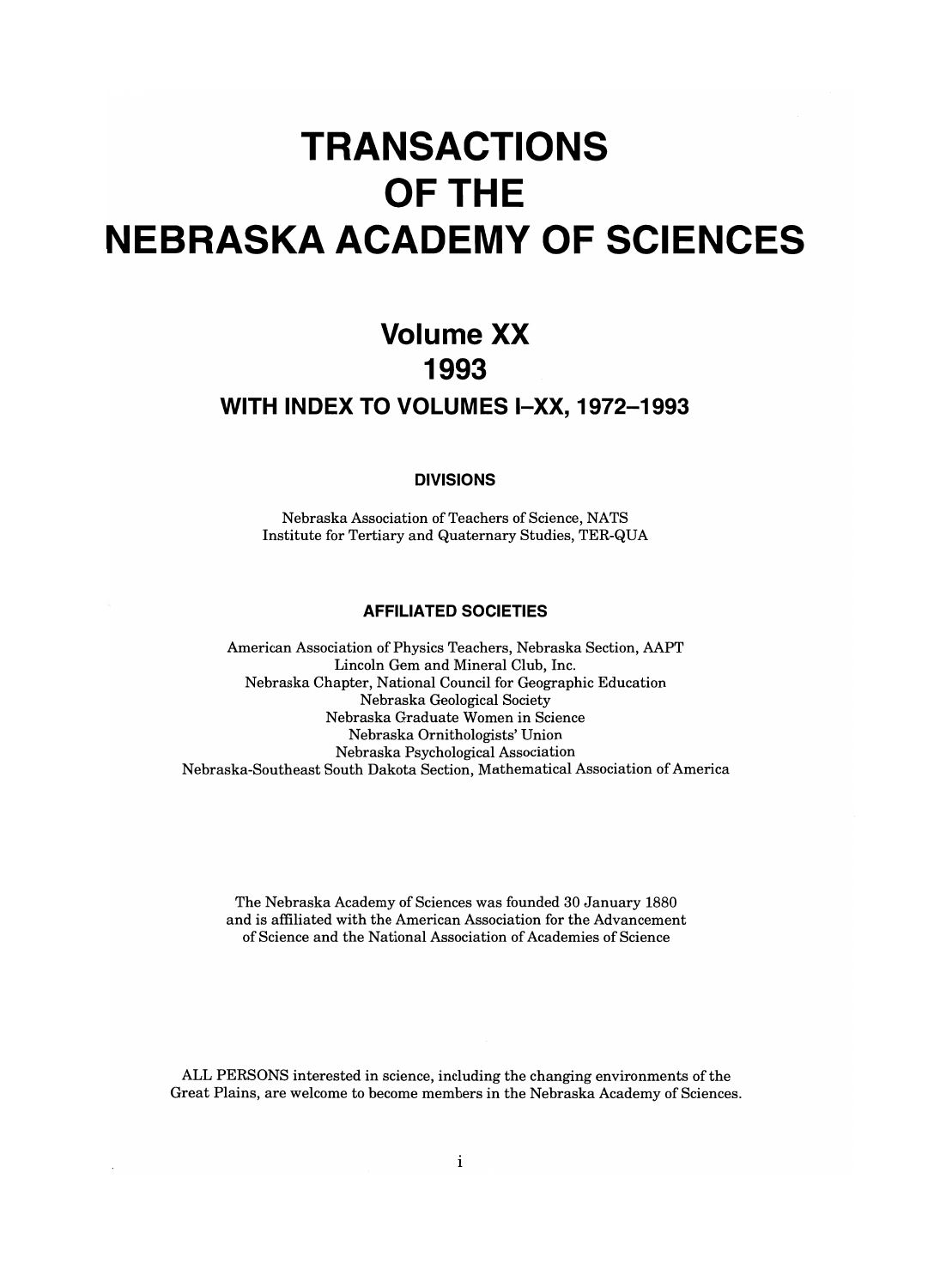### **NEBRASKA ACADEMY OF SCIENCES, INC. 302 Morrill Hall, 14th & U Streets, Lincoln, Nebraska 68588-0339**

#### **OFFICERS**

President: 1992-93 President Elect: 1992-93 Treasurer: 1993-95 (Interim Co-director) Director of Development and Co-director of TER-QUA: Recording Secretary: 1992-94

Councillors: 1990-93<br>1991-94 1992-95 (Interim Co-director)  $1992 - 90$  (interim Co-dire brresponding Secrets Science Teaching: NATS President NATS Treasurer AAAS and NAAS Representative:

Secretary Collegiate Academy: Biology Chemistry and Physics

Long Range Planning:

(& Interim Co-director)

Program Chairman and Editor of *PROCEEDINGS:*  Editor of *TRANSACTIONS:*  Editor of TRANSACTIONS:<br>Manager of Maiben Research Center, Otoe County: Managers of Schultz Prairie, Webster County:

 $\begin{bmatrix} 1 & 1 \\ 1 & 1 \end{bmatrix}$ nucational Coordinator:<br>Control Cattle

James E. Platz, Creighton University, Omaha M. Lois Veath, Chadron State College, Chadron Robert B. Johnston, University of Nebraska-Lincoln C. Bertrand Schultz, University of Nebraska-Lincoln Bertrand Schultz, University of Nebraska-Lincoln  $m_{\text{max}}$  messenger,  $\frac{1}{2}$ 

David M. Sutherland, University of Nebraska at Omaha Jack L. Swanson, Chadron State College, Chadron Francis A. Haskins, University of Nebraska-Lincoln ancis A. Haskins, University of Nebraska–Lincoln  $k$ atheen woodland, Nebraska Department of Equipment Schools Kathleen Jacobitz, Henderson Community Schools<br>Mark Brogie, Creighton High School, Creighton ark brogie, Creignion High School, Creignion The Folla, North Loup-Scotla right School, Scotla Claire M. Oswald, College of Saint Mary, Omaha<br>Glen E. Dappen, Nebraska Wesleyan University, Lincoln en E. Dappen, Nebraska wesleyan University, Lincoln Denise George, Nebraska wesieyan University, I Claire M. Oswald, College of Saint Mary, Omaha<br>M. Rosalind Morris, University of Nebraska-Lincoln Walter Million Controller Million Nebraska-Lincoln Nebraska<br>Million Nebraska alter Mientka, University of Nebraska–Lincoln<br>John F. Hertzug Heisen ihre GNA andered Kearner John F. Hertner, University of Nebraska at Kearney<br>Albert W. Zechmann, University of Nebraska–Lincoln Robert B. Kaul, University of Nebraska-Lincoln David T. Lewis, University of Nebraska-Lincoln Thomas B. Bragg, University of Nebraska at Omaha domas B. Bragg, University of Nebraska-at Umana  $\mathbf{D}$  Dale Rathers Schools Bublic Schools  $\mathbf{D}$  and  $\mathbf{D}$  and  $\mathbf{D}$  and  $\mathbf{D}$ Let  $\mathcal{L}$  and  $\mathcal{L}$  and  $\mathcal{L}$  and  $\mathcal{L}$  and  $\mathcal{L}$  and  $\mathcal{L}$  and  $\mathcal{L}$  and  $\mathcal{L}$  and  $\mathcal{L}$  and  $\mathcal{L}$  and  $\mathcal{L}$  and  $\mathcal{L}$  and  $\mathcal{L}$  and  $\mathcal{L}$  and  $\mathcal{L}$  and  $\mathcal{L}$  and  $\mathcal{L}$  Anders

#### **POLICY COMMITTEE, 1993**

Bellevue College, Bellevue **College, Bellevue** Jacqueline Scholar Central Community College, College, College, College, College, Columbus, Grand Island, Hastings Vince Lempke, Philad Community College, Columbus, Grand Island, Hastings Vince Lempke Chadron State College, Chadron (Englished Romald R. Weedon College of Saint Mary, Omaha Kevin Haley College of Saint Mary, Omaha<br>
Concordia College, Seward Gilbert Daenzer Creighton University, Omaha John Schalles Dana College, Blair Larrie E. Stone ana College, Diair Doane College, Crete Basic College, Hastings College, Hastings College, Hastings College, Hastings College, Hastings College, Hastings College, Hastings College, Hastings College, Hastings College, Hastings College, Hastin McCook Community College, McCook Roger Wilson  $\text{CCOOK}$  Community College, MCCOOK ROGER ROGER MISON etropolitan Technical Community Co Midland Lutheran College, Fremont Mid-Plains Community College, North Platte Nebraska Wesleyan University, Lincoln Northeast Technical Community College, Norfolk<br>Peru State College, Peru eru State College, Peru  $S$  community College, Beatrice Southeast Community College, Lincoln<br>Union College, Lincoln  $\begin{array}{c}\n\text{mon College, Lincoln} \\
\vdots \\
\text{GN 1} \\
\end{array}$ niversity of Nebraska at Nearney University of Nebraska at Omaha niversity of Nebraska at Omaha niversity of Nebraska Medical ayne State College, wayne estern Nebraska Co

ii<br>i Kim Soper  $\frac{\text{Im } \text{SOper}}{\text{G} \cdot \text{H}}$ orman Griswo James Gross Carol Pappas<br>Robert Eddy bert Laay charu A. Nos.<br>Vance  $\sum_{i=1}^{\infty}$ ari D. Suerner $\sum_{n=1}^{\infty}$ M. Rosalind Morris Thomas B. Bragg John K. Dyer Mary Ettel<br>David Nash avid Ivasii<br>D. Mille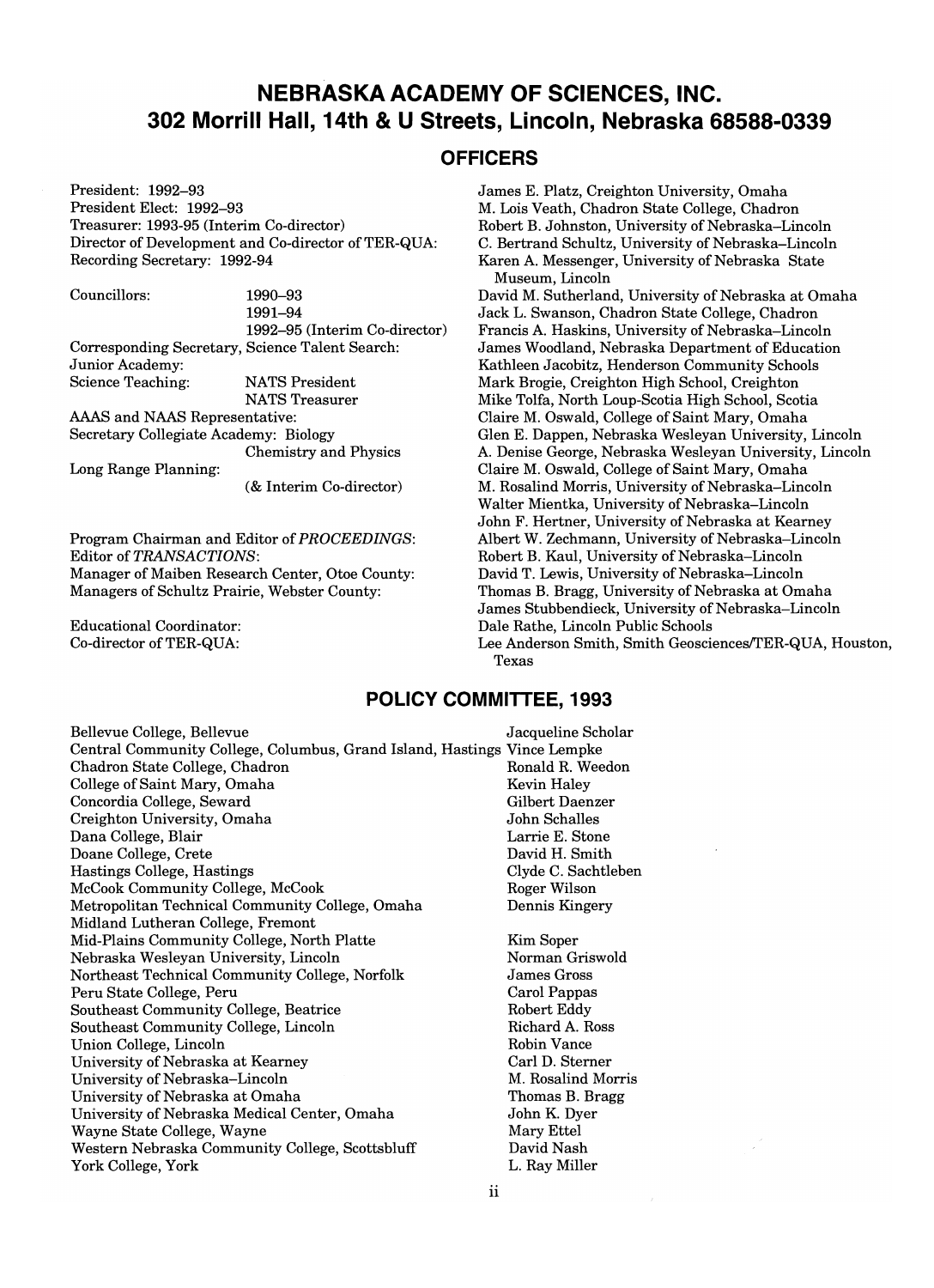## **TRANSACTIONS**  of the **NEBRASKA ACADEMY OF SCIENCES**

## Volume XX and Index to Volumes I-XX November 1993

### **EDITORIAL CONTENTS**

### **PAPERS**

| Gail E. Kantak and Steven P. Churchill                                                                                                                  |
|---------------------------------------------------------------------------------------------------------------------------------------------------------|
| The saline wetland-meadow vegetation and flora of the North Platte River Valley in the Nebraska                                                         |
| <b>Steven B. Rolfsmeier</b>                                                                                                                             |
| Seasonal trends in forage quality of plants in subirrigated meadows of the Nebraska Sandhills 25<br>James T. Nichols, Paul A. Duncan and Don C. Clanton |
| Judith F. Boettcher, Thomas B. Bragg, and David M. Sutherland                                                                                           |
| Woody vegetation of a disjunct bur oak (Quercus macrocarpa) forest in east-central Nebraska  41<br>Debra Ann Beightol and Thomas B. Bragg               |
| Joseph J. Benz and Daniel W. Leger                                                                                                                      |
| The status of Nebraska fishes in the Missouri River. 1. Paddlefish (Polyodontidae: Polyodon spathula)53<br>Larry W. Hesse and Gerald E. Mestl           |
| Larry W. Hesse                                                                                                                                          |
| Wayne Briner, Paul Guth, and Charles Norris                                                                                                             |